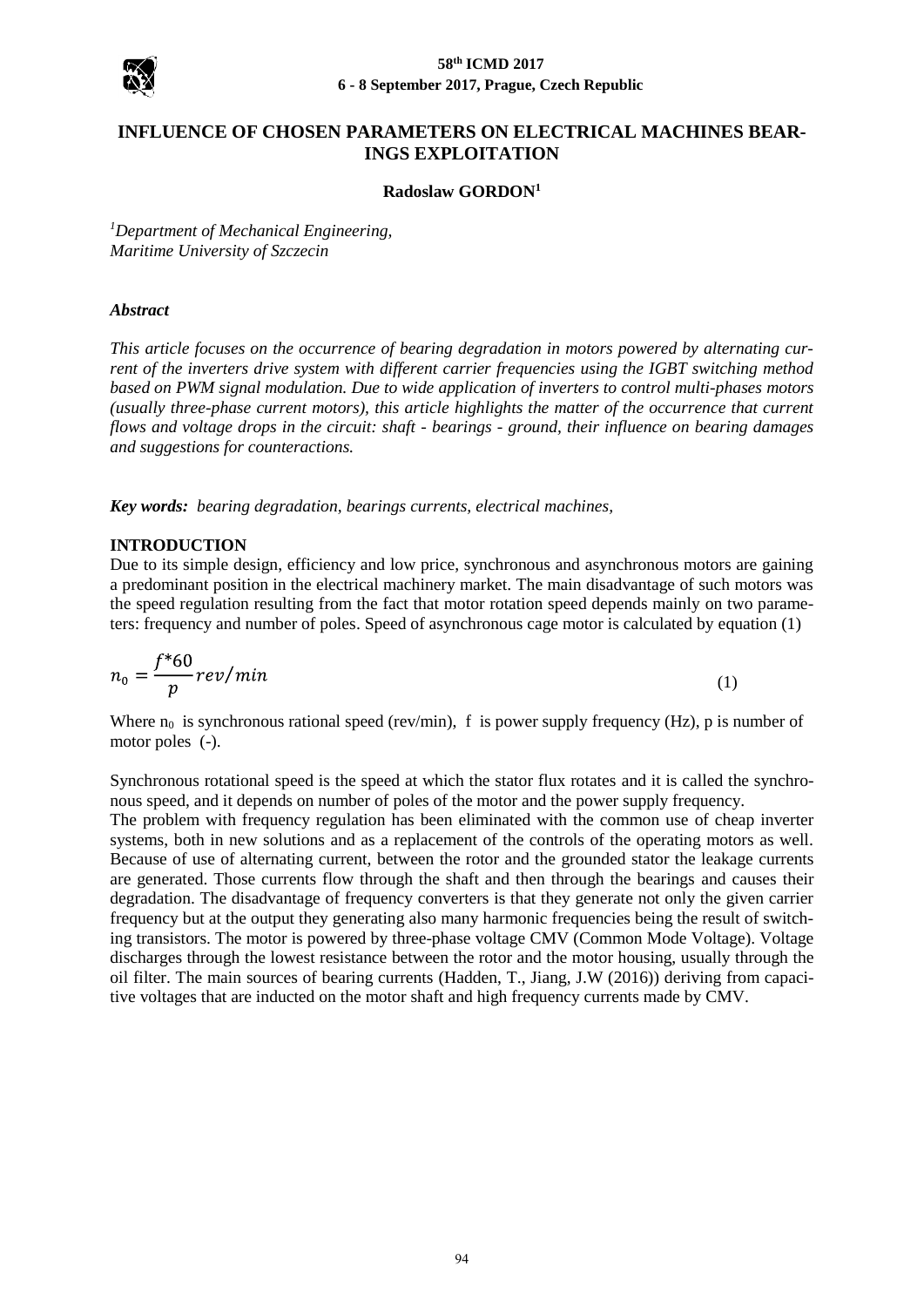### **58th ICMD 2017 6 - 8 September 2017, Prague, Czech Republic**





**Fig. 1** Simplified electrical motor bearing current model (Hadden, T., Jiang, J.W (2016)).

Because of the fact that in short time periods the voltages and currents can reach very high values on the bearings, microscopic cavities and pits on the bearing spheres and its raceways are being formed (Willwerth, A. (2014)).



**Fig. 2** Pit (0.1 -0.3 mm) and group of pits (1-5 micrometers) in the raceway of the bearings produced during the bearing current flow (Baldor. (2014)).

# **MATERIALS AND METHODS**

Inverter control circuit consists of Analog Devices ADSP-21065L 66MHz Harvard Architecture 32-bit processor (40 digital I/O pins), which realizes control algorithm and the Altera Flex FPGA which was programmed as IGBT modulator (Abramowicz, K. (2014)). Algorithm was able to control the output voltage with carrier frequencies from 3 to 15kHz and the angular speed of the motor from 25 to 300 rad / s. The tested engine was Bessel RSH 80-4b Insulation class F, 4 poles. Supply voltage 400V, rated current is 2.5A, Synchronous speed 1500u / min, phase shift 0.53. Bearing with SKF6204-2Z bearings (Deep groove ball bearings, single row), maximum 9000 rpm and AC6204-GL SMB (max 1100 rpm) with plastic balls (high resistance). Measurements were performed by Tektronix Oscilloscope and low-voltage probe.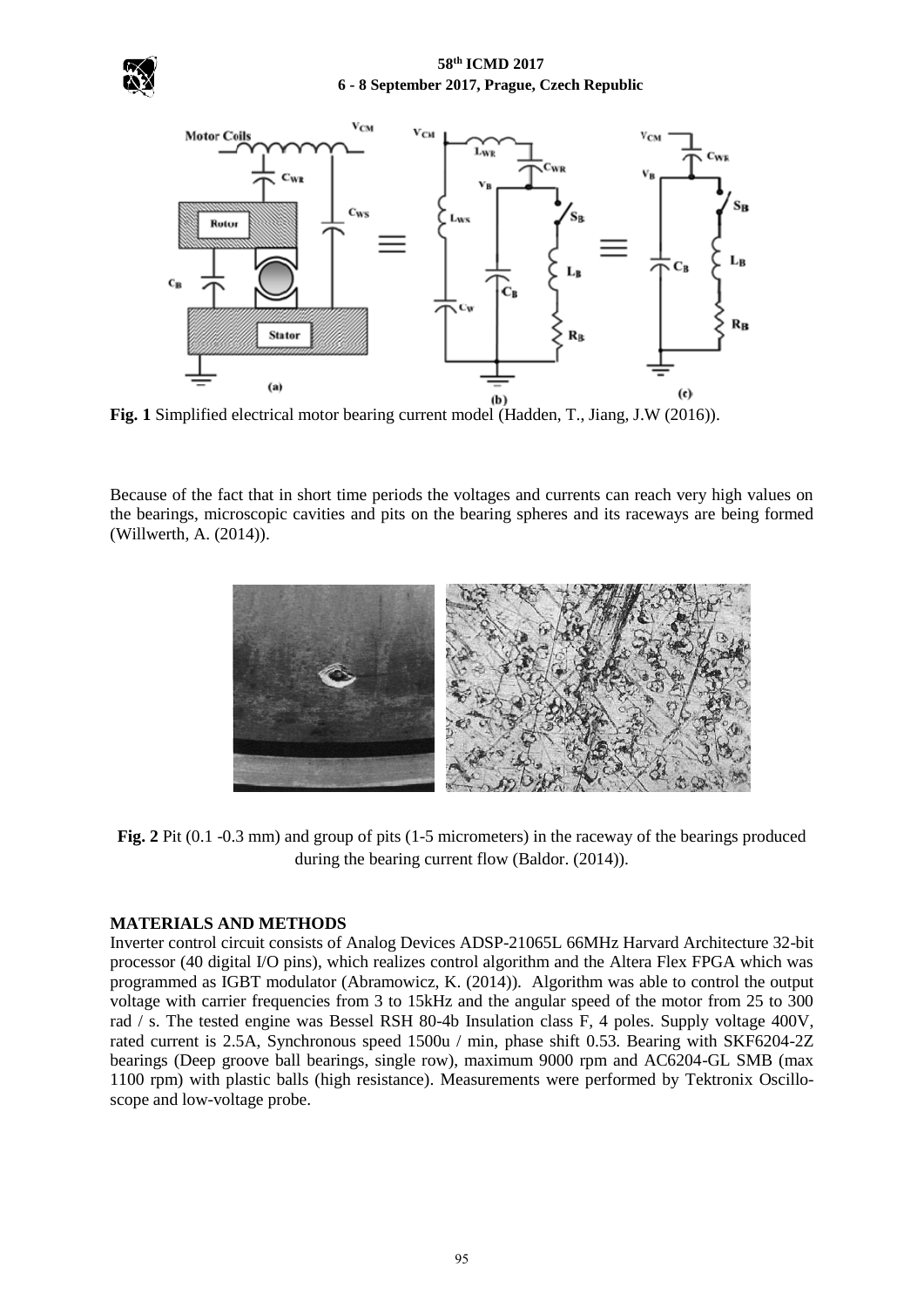



**Fig. 3** Block diagram CMV and bearings currents measurement system (own fig.)

# **RESULTS AND DISCUSSION**

The results were adjusted for selected frequencies and angular velocities. Figures 3 and 4 show the registered measurements for carrier frequencies of 6kHz and 12.5kHz of angular speed of 150rad/s, 4.5kHz and 10.5kHz, and angular speed of 300rad/s.



**Fig. 4** Measured data for f= 6kHz angular speed 150 rad/ s (Abramowicz, K. (2014)).



**Fig. 5** Measured data for f=12,6kHz angular speed 150 rad/s (Abramowicz, K. (2014)).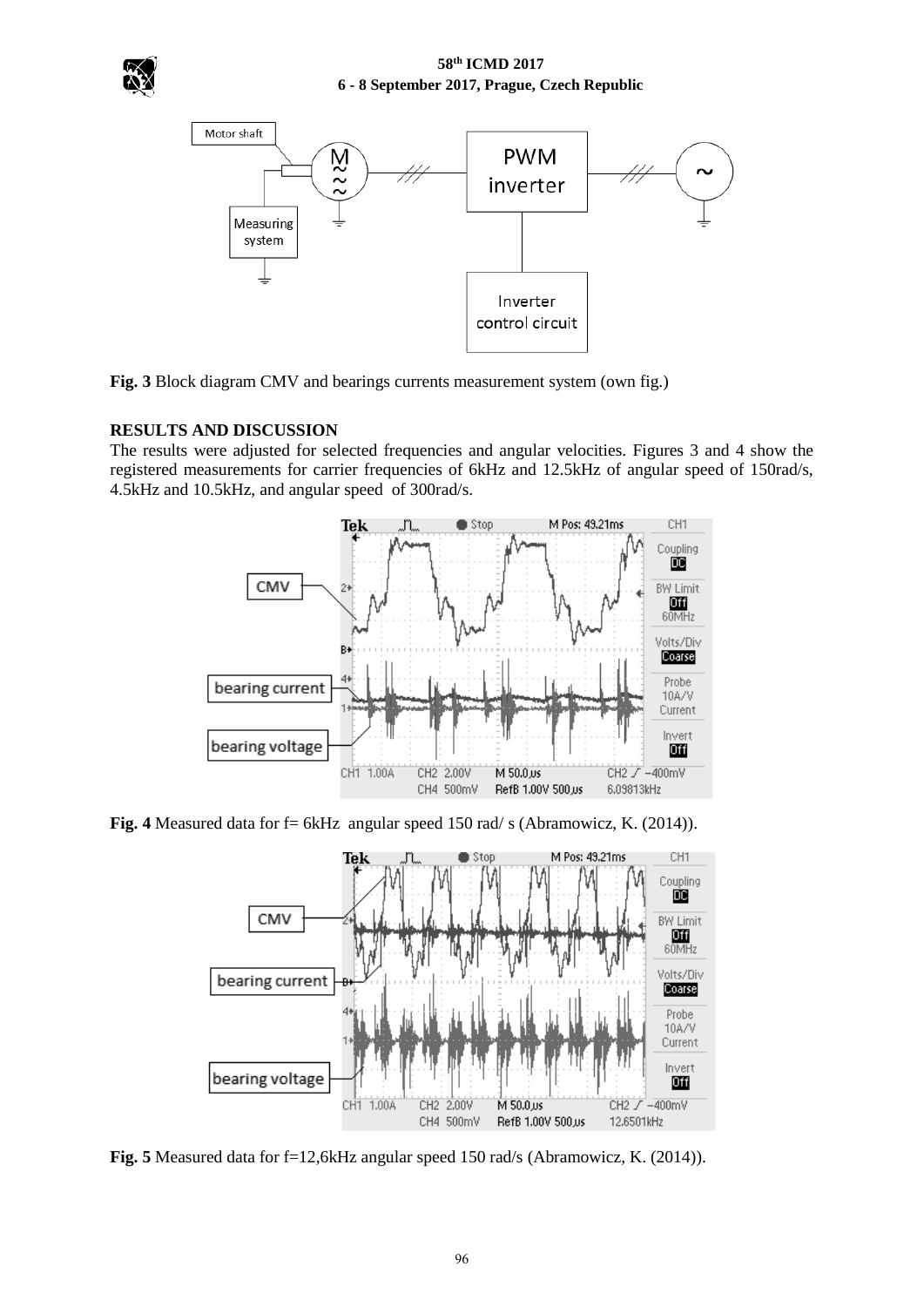



**Fig. 6** Measured data for f= 4,5kHz angular speed 300 rad/s (Abramowicz, K. (2014)).



Fig. 7 Measured data for f= 10,5kHz angular speed 300 rad/s (Abramowicz, K. (2014)).

Blue line shows CMV, green line is bearing current, orange line shows the bearing voltage. The values of bearing currents as a function of the different frequencies are shown in the bar charts of Figures 8 and 9.



**Fig. 7** Currents values measured for bearings SKF6204-2Z (Abramowicz, K. (2014)).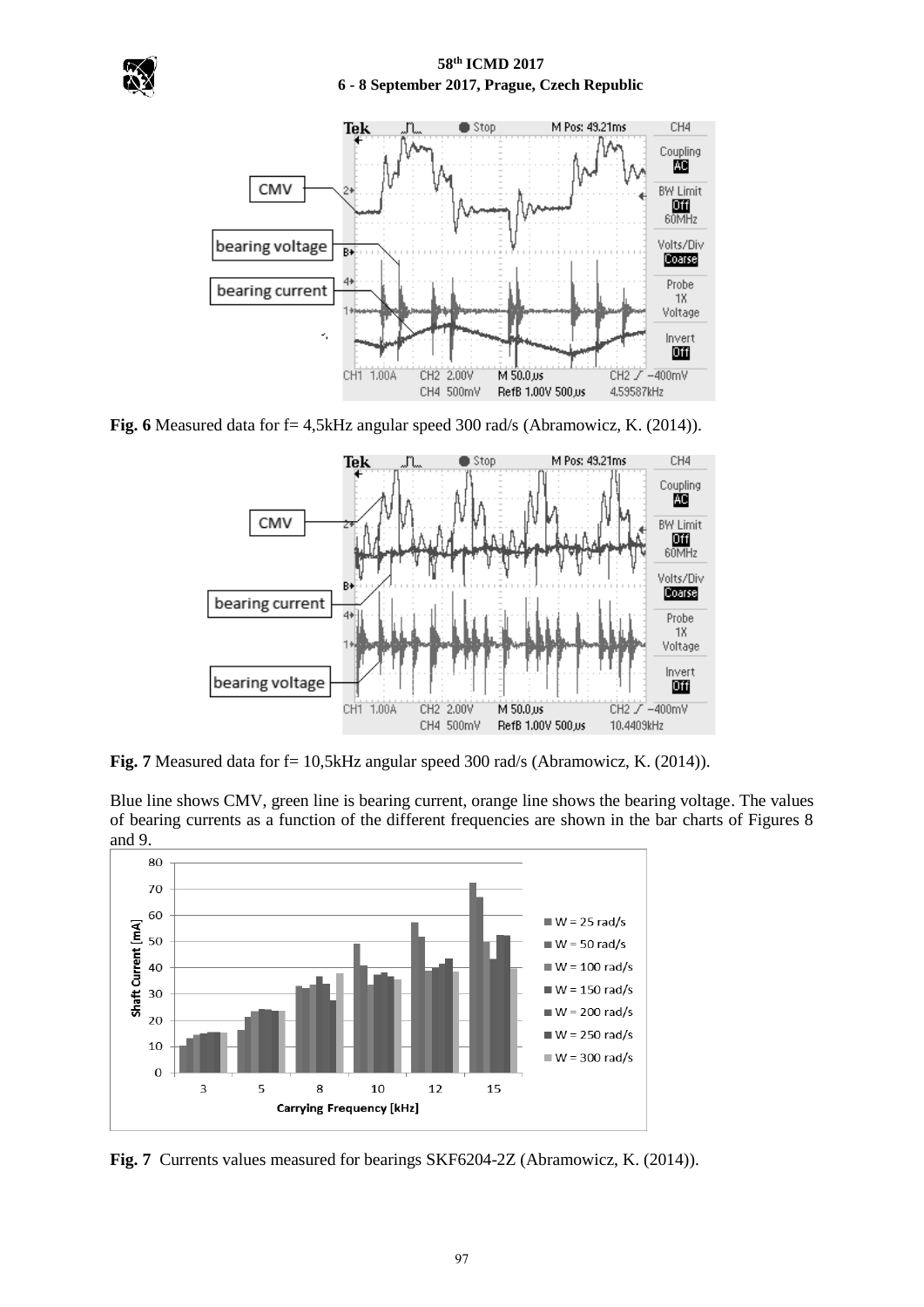

## **58th ICMD 2017 6 - 8 September 2017, Prague, Czech Republic**



**Fig. 8** Currents values measured for bearings AC6204-GL SMB (Abramowicz, K. (2014)).

## **CONCLUSIONS**

Flowing currents cause micro damages to the bearings which may degrade them after some time. The progress of degradation is depending on many factors. This article depict fact that decreasing the carrier frequency of the inverter output voltage considerably reduces the degradation process. The use of plastic bearings can significantly reduce the impact of the bearing current on the damage. When replacing bearings, it would be advisable to use ceramic or plastic bearings which would increase the life of the bearings in case of low power electrical motors.

Other possibilities of limiting the common mode voltage and bearing currents are grounding the motor shaft with brushes and use filters and multilevel inverters in order to reduce the occurrence of higher harmonic frequency.

In many cases, for example of ships equipped with electrical main drives diagnostic bearings vibroacoustic systems are a must in spite of bearing currents possible damages (Tarnapowicz, D.  $(2016)$ ).

Additionally, shielding of inverter - motor cable has matter to shaft currents and supply currents what is presented in (Kempski, A.(2005)).

### **ACKNOWLEDGMENT**

This study was supported by program 1/S/2016/IEiAO

### **REFERENCES**

- **1.** Abramowicz, K. (2014). Reluctance machine control and measurement methods*,* Szczecin.
- **2.** Tarnapowicz, D. (2016). The application of vibrometers in monitoring of the electric motor bearings condition on the marine ships. Conference DIAGO.
- **3.** Kempski, A. (2005). Elektromagnetyczne zaburzenia przewodzone w układach napędów przekształtnikowych. Zielona Góra: Oficyna Wydawnictw Uniwersytetu Zielonogórskiego.